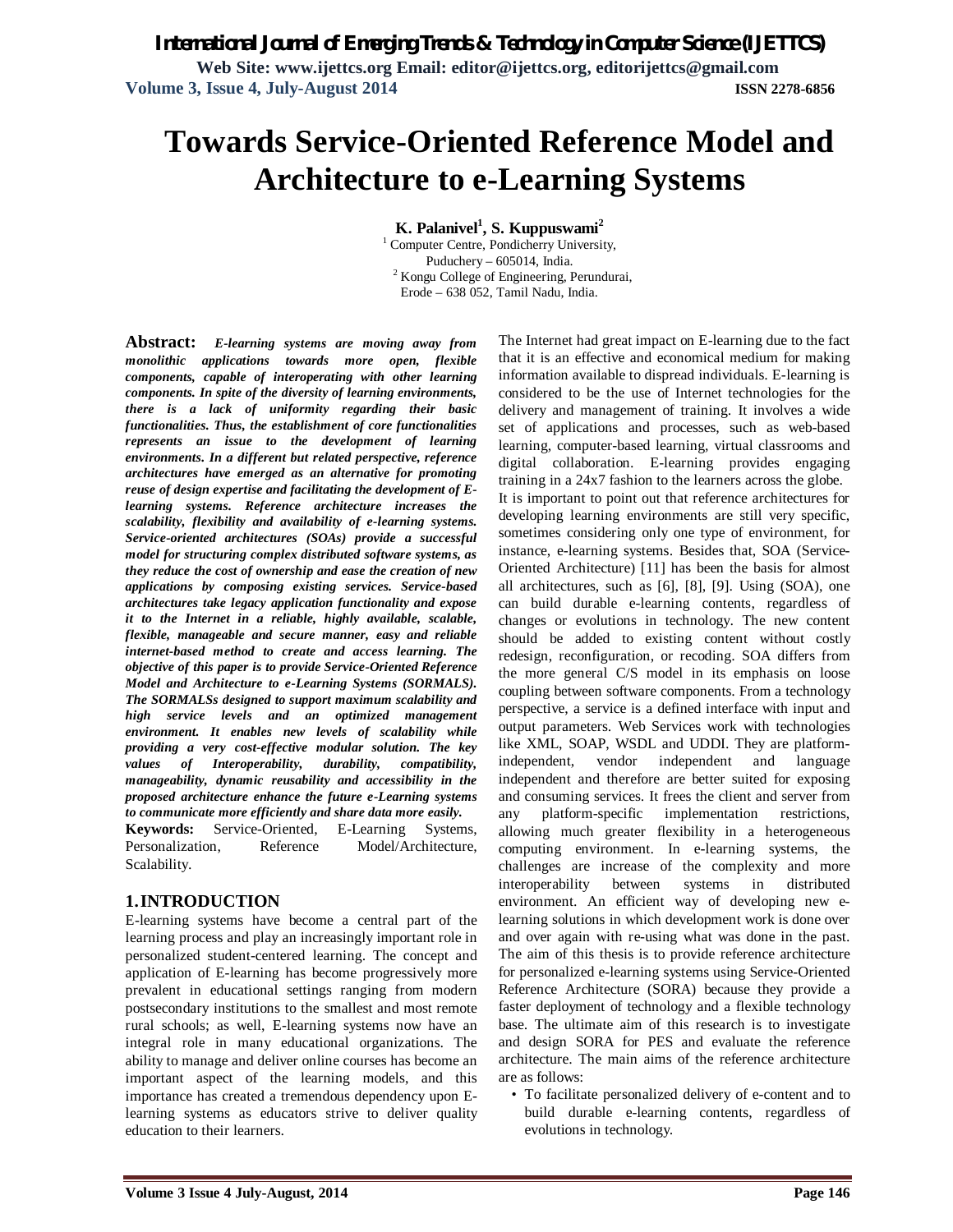**Web Site: www.ijettcs.org Email: editor@ijettcs.org, editorijettcs@gmail.com Volume 3, Issue 4, July-August 2014 ISSN 2278-6856**

- To increase the performance ELSs without redesigning/rebuilding and to delivers appropriate performance using scalable SOA
- To keep the data secure.
- To creates a plug-and-play e-learning architecture that supports interoperability.
- To provide flexibility in the overall e-learning system as it matures.
- It needs to be adaptable to changing emerging technologies and Seamless integration of components that comprise e-learning systems.

The problem statement is to investigate and design if a service-oriented reference architecture for personalized elearning system with scalability in mind. The solution is to investigate and design Service-Oriented Reference Architecture for Personalized E-learning Systems (SORAPES) using Web Services and SOA. It needs a highly scalable architecture that supports more reusability to especially personalized e-learning systems.

This research article is organized as follows: Chapter 2 presented the basic information required to write this paper. Chapter 3 presented the literature survey and the related works in reference architecture using Service-Oriented architectures. Chapter 4 presented the motivation example and the proposed architecture and finally Chapter 5 concluded this paper.

#### **2.PERSONALIZED E-LEARNING SYSTEMS**

E-learning systems have become much more than course management and delivery systems as they increasingly facilitate the educational need to communicate, share data, problem solve and assist learners as they cooperatively arrive at new understandings and solutions. Pedagogically, teachers are moving to a constructivist environment for learning that lends itself to the creation of new understandings and new ways of problem solving. This evolution of pedagogical methodology has in turn caused the required growth and flexibility of E-learning systems. Figure 1, the evolution of E-learning displays the transformation of e-learning that has taken place since its beginning since last four decades.





The evolution of Web to Web 2.0 has influenced today's elearning design. As a result, e-learning can take on a much more interactive and social-oriented format that is embedded in the context of the learner's work. The evolution of next-generation e-learning has created a fundamental shift from format e-learning to informal elearning delivered in interactive, business-driven format.

E-Learning Systems (ELSs) have been topics of increasing interest in recent years. The number of users who are interested in E-learning increases daily. These users have many different interests and objectives, and they will need

to access to a huge amount of data and information. Therefore, a successful ELSs will be one that addresses all issues for all type of users across the world. Such a system should be scalable, available, interoperable, extensible, and adaptable, and indeed, it should be based on novel technologies. Since such systems are very huge, many organizations and institutes should contribute to the construction of these systems. This way, development costs of these systems will highly decrease. As the reliance on these systems has increased at all levels of education, so too has the need to provide solutions that can integrate the E-learning systems with other technical infrastructure within the organizations. It is a tremendous challenge to effectively integrate new E-learning applications and technology within an organization's systems infrastructure in a manner that can ensure the efficiency of all processes. Software architects are challenged to provide a system design that possesses the flexibility to allow integration and the adaptability to support new technologies and emerging pedagogical practices.

#### **2.1 Traditional Architecture of E-Learning**

E-learning systems are usually developed as distributed applications. The architecture of distributed E-learning systems includes software components, like the client applications, an application server and a database server and the necessary hardware components like client computer, communication infrastructure and servers. Overall, this design is called a three-tiered architecture.

The traditional architecture for E-learning system is shown in Figure 2.

- i. A typical E-learning application makes a request to a centralized E-Learning Web Portal (ELWP) server.
- ii.The centralized ELWP Server parses the request and forwards it to an E-learning Application Server (ELAS), which runs one or more of the Web application programs to generate the response.
- iii. The applications usually interact with one or more data repositories, typically by sending queries and updates to a database.



**Figure 2**: Traditional E-learning Architecture

In a traditional E-learning system, all three tiers aremaintained at a central location by the content provider and this design implementation is called E-Learning Server. The problem with the existing technologies is that they are platform specific and are not interoperable. They do not allow the learners to avail the e-learning resources from different places. They are not flexible and dynamically scalable infrastructure. Also, they decrease the performance and increases the overall cost.

**2.2 Challenges in Traditional E-Learning Architectures**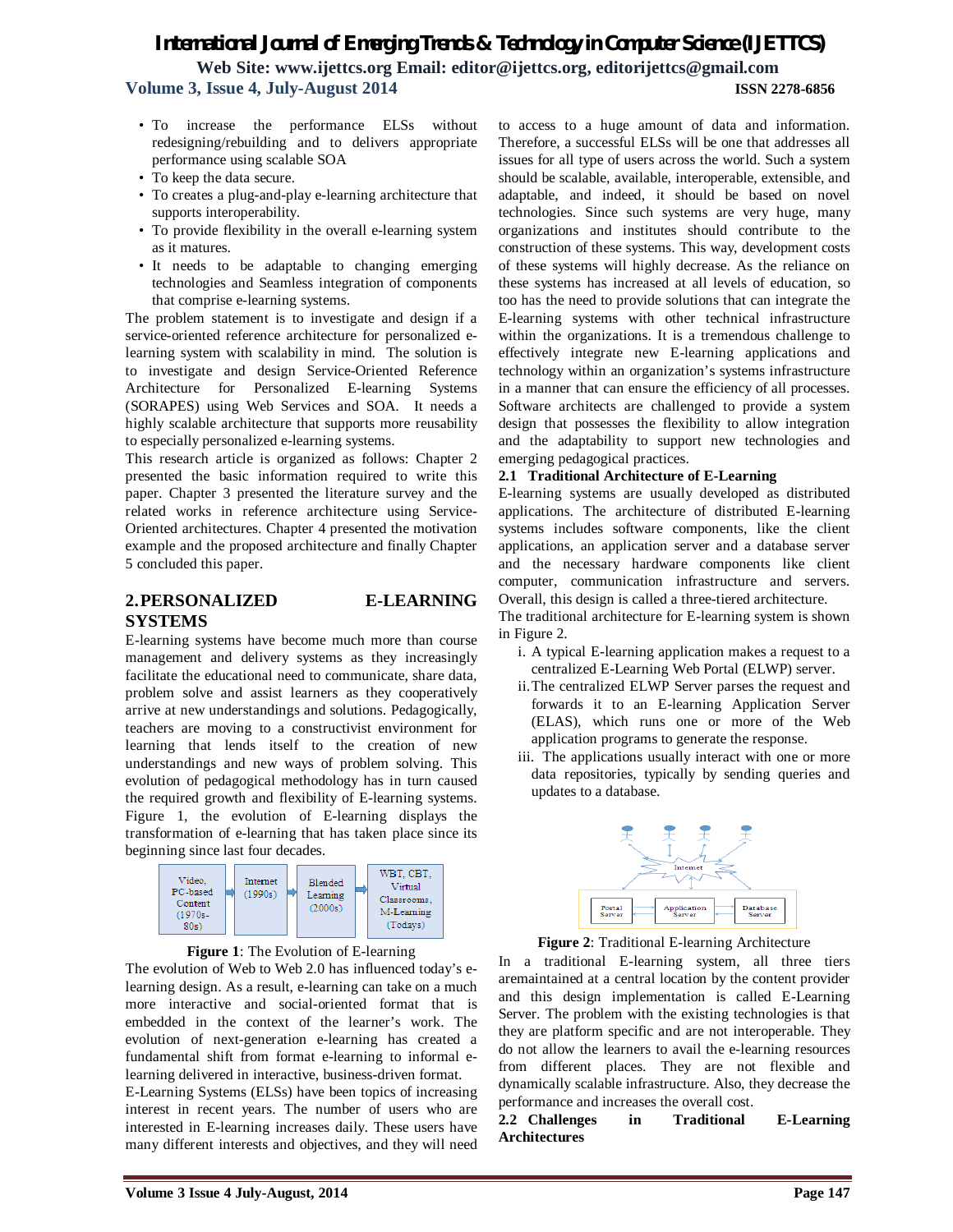### *International Journal of Emerging Trends & Technology in Computer Science (IJETTCS)* **Web Site: www.ijettcs.org Email: editor@ijettcs.org, editorijettcs@gmail.com Volume 3, Issue 4, July-August 2014 ISSN 2278-6856**

In a traditional three-tiered architecture, the ELWP Server and ELA Server do not maintain any persistent mutable state and thus can be easily replicated so that each replica remains lightly loaded even at high request rates. The main challenge in scaling the traditional architecture is to scale the centralized authentication, proxy, versioning, caching, notification and Learning Object Database (LOD) component by offloading database work from the Application's E-learning server. With the increase in number of students, rapid growth of education content and changing IT infrastructure, the educational institutes are confronted with a dramatic increase in costs and a decrease in budgets which leads to the need of finding some alternative for their e-learning systems. Also, the current elearning systems are not scalable and do not lead to the efficient utilization of the resources. Overcoming this scalability is made hard by several common difficulties:

- Challenge 1 Data Management: The traditional architectures restricts all aspects of data management to a single server component. This advantage is lost if the data is instead distributed and updated outside of the CELS. This problem arises due to the authentication, notification and learning object corruption risks entailed by distributed data management.
- Challenge 2 Propagate Updates to the Database: To successfully off-load database work from the Elearning server, the scalability service must respond to database requests while requiring less work from the central database. Caching is an approach is for the scalability service. Here the challenge is to propagate updates to the scalability service without creating additional work for the E-learning server.
- Challenge 3 High Latency: Most Web applications are interactive-oriented. Moving work from the CEL Server to a scalability service might increase the latency of some interactions between system components, since the scalability service and centralized E-learning server will often be located on different networks.
- Challenge 4 Compatibility: The scalability service must execute Web applications designed for traditional centralized three-tier architecture without requiring the enterprise organization to redesign their system or re-implement their application. Any extra work required of the enterprise organization is an undesirable barrier to their use of the scalability service.
- Challenge 5 Query Notification: In E-learning systems, the learners/users typically run the query frequently and they are constantly checking and rechecking. This wastes CPU cycles on both the learners and the E-learning database server which doesn't seem that important on modern hardware. Also consider that as the system needs to grow or as you look for redundancy, it needs more than one service checking the SQL queue.
- **2.3 Recent Computing Techniques in E-Learning**

New technologies like Client/Server, P2P, Grid Computing, Web Services (WS) and recently Cloud Computing are continuously being introduced to the Elearning systems landscape that allow learners to have more control over their own learning, to think analytically and critically, and to work collaboratively in new environments. Web-Based Learning Systems (WBLS) [1, 2, 3] are very popular in E-learning systems. A WBLS allows a learner to complete the WBLS on his own time and schedule, without live interaction with an instructor. Most of the WBLS are based on the Client/Server model. The Client/Server model has several features that all are to execute management and to offer the exercise by the server machine. Although the Client/Server model has an advantage of easy construction and maintenance, the Client/Server systems generally lack scalability and robustness. There is Peer to Peer (P2P) model to supplement the disadvantage of client/server model. The challenge of P2P includes shifting the learning environment from traditional classrooms to virtual classrooms and developing/implementing effective P2P learning opportunities. Here, the response of the entire P2P network has improved. In the e-Learning system the changes are frequent, the node cannot exercise efficiently. In future it should verify the usability with a larger-scale system.Grid Computing [32] provides an environment where a widely distributed scientific and academic community shares it resources across different administrative and organizational domains. The purpose of Grid Computing is to solve large-scale computing and data intensive applications and collaborate in a wide variety of a virtual environment which facilitates physical resources across different administrative domains in order to beneficial; these resources are then abstracted into computing or storage units that can be transparently accessed and shared by large number of remote users.SOA [29] is a philosophy of design that can be informally described as "the software equivalent of Lego bricks" where a collection of mix-and-match units (called "services") - each performing a well-defined task - can reside on different machines possibly under the control of a different service provider, and are ready to be used whenever needed.Cloud Computing is a combination of several services, such as Infrastructure-as-a-Service (IaaS), Platform-as-a-Service (PaaS) and Software-as-a-Service (SaaS). The recent evolution of cloud computing has borrowed its basics from several other computing areas - Cluster and Grid Computing on one hand, and virtualization and systems engineering concepts. In this respect, it is essential to understanding the landscape of this novel computing field and defining its potentials and limitations [5].

#### **3.LITERATURE SURVEY**

A broad collection of E-learning Frameworks, architectures and models were considered and discussed in this chapter.

#### **3.1 E-Learning Frameworks**

As a result of the activities for creating a joint vision for common technical framework in e-learning area, and for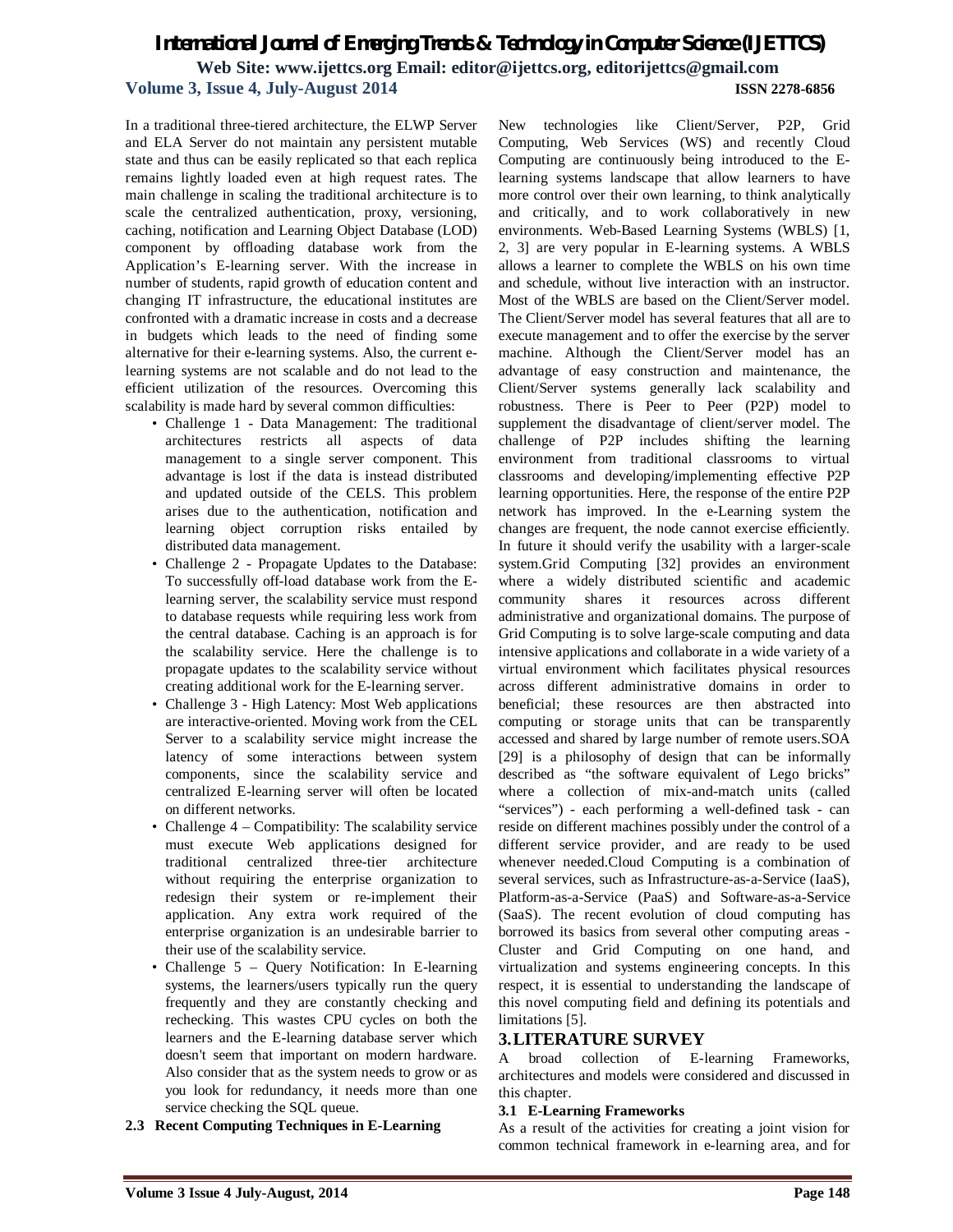### *International Journal of Emerging Trends & Technology in Computer Science (IJETTCS)* **Web Site: www.ijettcs.org Email: editor@ijettcs.org, editorijettcs@gmail.com Volume 3, Issue 4, July-August 2014 ISSN 2278-6856**

defining international learning technology standards and specifications, several detailed frameworks were developed. These frameworks are identifying the needs to produce a coherent vision of how to integrate systems to support organizational and cross-organizational processes for enabling effective e-learning. Some of the most successful and comprehensive technical frameworks [4] developed are:

- JISC e-Learning Technical Framework (ELF) [7]
- IMS Abstract Framework (IAF) [10]
- Open Knowledge Initiative (O.K.I.) [12]
- LeAPP Learning Architecture Project [13]

The comparison of abovementioned frameworks shows that they all have layered architecture consisting of a set of services which can be used in e-learning context and collectively realize required business objective.

#### **3.2 E-Learning Architectures**

The existing E-learning reference architecture/models systems are revisited and analyzed in terms of the above quality attributes. These architecture / model identifies the main components of the reference architecture and indicates inter-relationships between the components. For brevity's sake only those relevant architectures are described and compared below.Li, Qing Lau, et.al. [23] provided an overview of e-learning system development with respect to a layered reference architecture. It is an open and scalable architecture, incorporation of learners' pedagogical features in Web-based learning environments, and support of digital game-based learning. All these issues, though not exhaustive, were important to ensure successful development of e-learning systems on an Internet platform. This paper outlined layered reference architecture that facilitates personalized e-learning.Ruben Miguez, et.al. [24] proposed a holistic framework that provided a set of ICT-based services designed taking into consideration the distinctive features of early care settings. It presented the main design guidelines of a standard-based reference architecture that fosters interoperability and convergence between diverse technologies and heterogeneous systems. This paper presented a reference model that facilitated personalized learning and children tracking and assessment and development of agent-based software architecture. Ngamnij Arch-int, et.al., [25] proposed a reference architecture for interoperating the existing e-learning system with the help of Web services and a metadata-UDDI model. This architecture described the exchanging learning data between e-learning systems in heterogeneous environment. As a future work, this

paper focused on extension of other services, such as, the sequencing service, course management service, and assessment service, etc. K.K. Thyagharajan, Ratnamanjari Nayak [26] addressed the problems of automatically selecting and integrating appropriate learning materials for a learner using web services based on the learners initial knowledge, goals, preferences etc. This architecture consists of the learner model and adaptive content creation model. This approach is based on reusable learning objects describing a learning process as a composition of learning goals. Based on the learning goals as well as web services,

services appropriate to achieve a specific learning goal can be selected, composed and invoked dynamically.Andreas Schmidt [28] showed how making learning solutions aware of the context actually affects their architecture and presented a showcase solution in the form of the learning in process service-oriented architecture. SOA supports instead of learning management demands for a new type of flexibility. This can only be provided with a state-of-the-art services-oriented approach. This paper concluded that as the notion of a personal learning environment is still emerging, it is too early to see a reference architecture for e-learning 2.0 developing. Dan Chiribuca, Daniel Hunyadi, Emil M. Popa [27] proposed a modular semanticdriven and service-based interoperability framework, in order to open up, share and reuse educational systems' content and knowledge components. The proposed architecture supports sharing and exchanging information between adaptive concept-based WBES include standalone, information brokerage, communication and services. In this paper specific efforts trying to fill the gap between adaptive educational systems and dynamic learning repository networks, by proposing service-based architectures for personalized e-Learning. Within the context of Semantic Web, there are several hot issues, which allow achieving this reusability, shareability and interoperability among Web applications.

#### **3.3 E-Learning Models**

Michael Derntl [15] proposed the Blended Learning Systems Structure (BLESS) model that introduces a layered architecture for decomposing the complexity inherent in the transition from courses to their effective support by learning technologies. In particular, BLESS was intended to act as a reusable framework for decomposing complex blended learning processes into smaller, more tangible and reusable learning activity patterns that may subsequently be used to guide blended course design and effective use of learning technology.Minu [16] proposed three layered adaptation model gives all most all learner contexts in a standardized way, which improves the efficiency of learning process. The design solution provided a three layered architecture based on learner's characteristics, which is divided into three layers such as conceptual layer, logical layer and physical layer which helps to improve the efficiency of learning process.Abhishek Singh [17] presented a new model for e-learning using cloud computing for cost effectiveness and support of education and learning management systems. This model will be benefitted for every student and staff, where lots of collaboration and scalability of data is needed in e-Learning. Academic has different departments and many semesters where lots of students want to access the computing a need for highly scalable up-to-date hardware and software is must. Cloud computing has the capacity of elasticity and scaling which is perfect for such an environment.A layered model for e-Learning design, that was first introduced by Suzuki [18]. This layered model is proposed as a frame of reference for clarifying the purposes of various instructional design (ID) techniques and models and to illustrated how they can be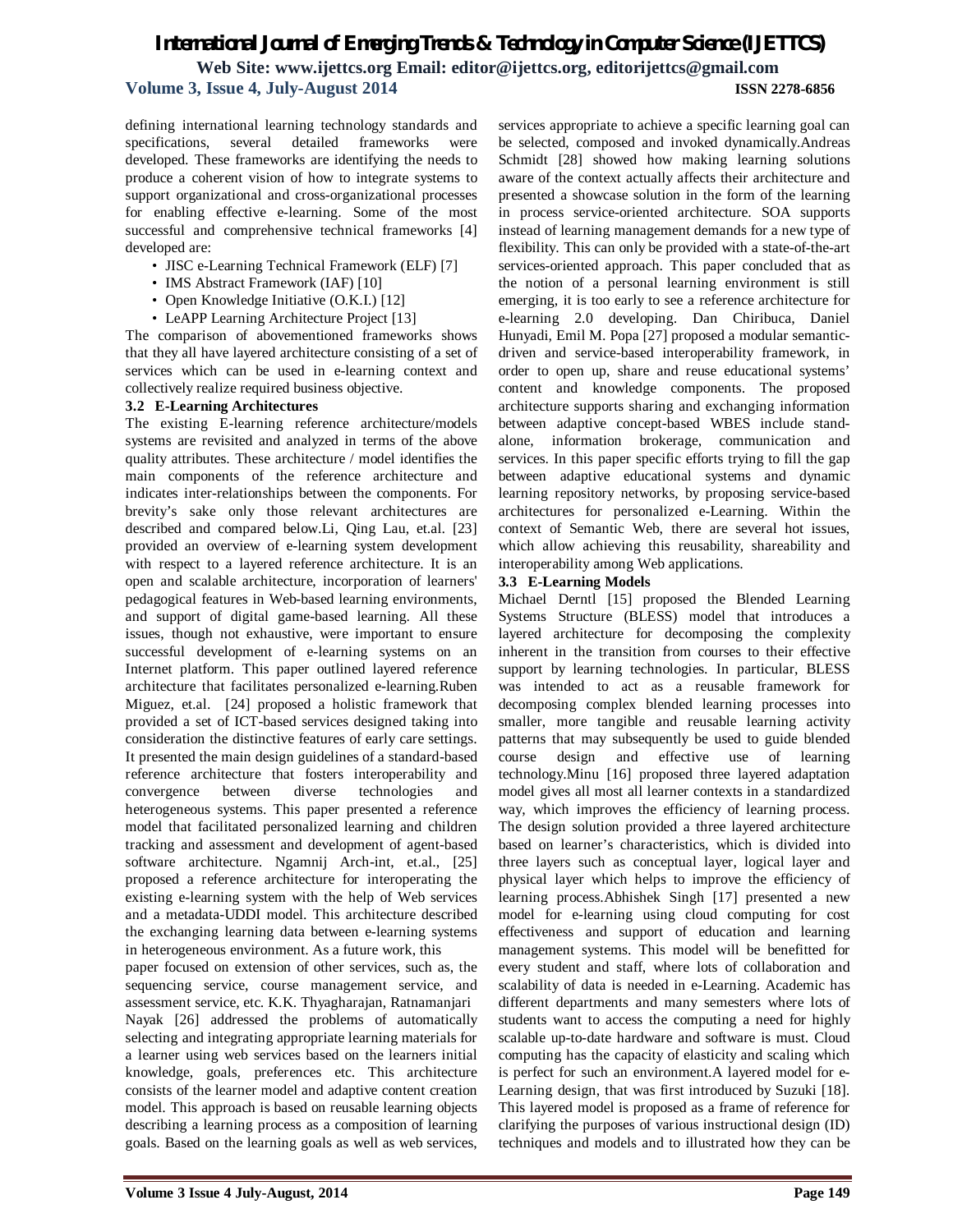### *International Journal of Emerging Trends & Technology in Computer Science (IJETTCS)* **Web Site: www.ijettcs.org Email: editor@ijettcs.org, editorijettcs@gmail.com**

#### **Volume 3, Issue 4, July-August 2014 ISSN 2278-6856**

meaningfully organized in terms of purpose and impact. This organizational structure has several benefits: it clarifies the relationships among the various design activities in e-Learning development, it can provide guidance to e-Learning designers, and it can help managers of e-Learning development who must coordinate a team of designers. Michal Šimún [19] described a proposal of three main parts of adaptive web-based application – domain model, user model and adaptation model that we designed for the course of programming learning. They employed Semantic Web technologies in order to be able reuse existing educational materials and add a semantic layer responsible for personalization.Fayed Ghaleb [20] presented the Semantic Web-Based model for our e-learning system. In addition we present an approach for developing a Semantic Web-based e-learning system, which focus on the RDF data model and OWL ontology language. We demonstrate the effectiveness of this approach through several experiments using different type of courses taught in Qatar University. The feedbacks of both teachers and students were highly promising. Zhifen Cheng [21] propose an extensible development SOAbased platform that facilitates implementation of e-Learning systems. The platform has applied a serviceoriented framework and model-driven architecture into the analysis, design, implementation and integration of e-Learning application, and makes e-Learning systems to be flexible and scalable enough to meet changing, complex and dynamic business requirements. It also supports the distance learning system in the complex processes and the integration of various learning resources services, which uses Web services technology and .NET Framework 3.0.

The existing E-learning architecture/systems have major drawbacks because of their limitations in scalability, availability, distribution of computing power and storage system, as well as sharing services and information between users and organizations contributing in these systems. In this context, based on SOA, reference architectures have been proposed to support the understanding, development, and standardization in the development of service-oriented E-learning systems.



#### **Figure 3**: Motivation Example for E-learning Systems

The reference models/ architectures provide a comprehensive set of capabilities to ensure that the web services can be built, deployed, accessed, delivered and managed. Each of these capabilities are supported by the

appropriate standards, technologies and tools. Furthermore, reference architecture should also offer best practices and provide a list of selected technologies that should be employed during development and deployment of software to a production environment.

#### **4.PROPOSED REFERENCE MODEL AND ARCHITECTURE**

The following section discusses how distributed technologies like Web Services can play a functional role in improving e-learning infrastructure.

#### **4.1 Motivation Example**

To motivate the contribution and to exemplify the solutions, it first introduces a simplified real-life scenario, namely personalized e-learning system in distributed environment. Figure 3 shows the proposed Web-based Elearning system (WBELS). Here, the users are connected to the E-learning Portal server through internet and utilizes learning contents through web browsers. All the others servers like Service Registry, Authentication, Notification, Cache, Application, Learning System, Semantic, Management, etc. are connected to each other via Internet. WBELS can provide facilities such as personalization, learning forums, digital libraries, virtual labs, authoring services, virtual classes and many others.

#### **4.2 Web Service-based Computing Model**

Web-based / On-line learning is learning via the Web. In this type of learning a learner is connected to the internet and utilizes educational contents through web browsers. The learners can obtain a class lecture from e-learning services. Learning Management Systems (LMS) can provide learning contents, search of contents and course management methodologies. The major advantages of online learning are that it is accessible anytime and anywhere. A learner does not only see course material in the form of a web page. E-learning can provide facilities such as personalization, learning forums, digital libraries, virtual labs, authoring services, virtual classes and many others. E-learning technology needs support from distributed internet technologies that can drive it over the World Wide Web (WWW).

Web Service is a technology that has been developed to provide various types of services over a web. The main advantage of using a Web Service Technology is crossplatform communication. As far as implementation is concerned both use common standards and protocols, such as Simple Object Access Protocol (SOAP), Extensible Markup Language (XML), Web Service Description Language (WSDL) and Universal Discovery Description & Integration (UDDI).

In a web service-based computing model, both clients and the web service providers are unaware of implementation details. If the client wants to consume a web service, it has to go through four stages - directory, discovery, description and data. Figure 4 presents a Web Service infrastructure.

i. In stage 1, a client is searching for a Web Service. Directories services such as UDDI provide a central place for storing published information about Web Services. The client searches a directory and finds a URL.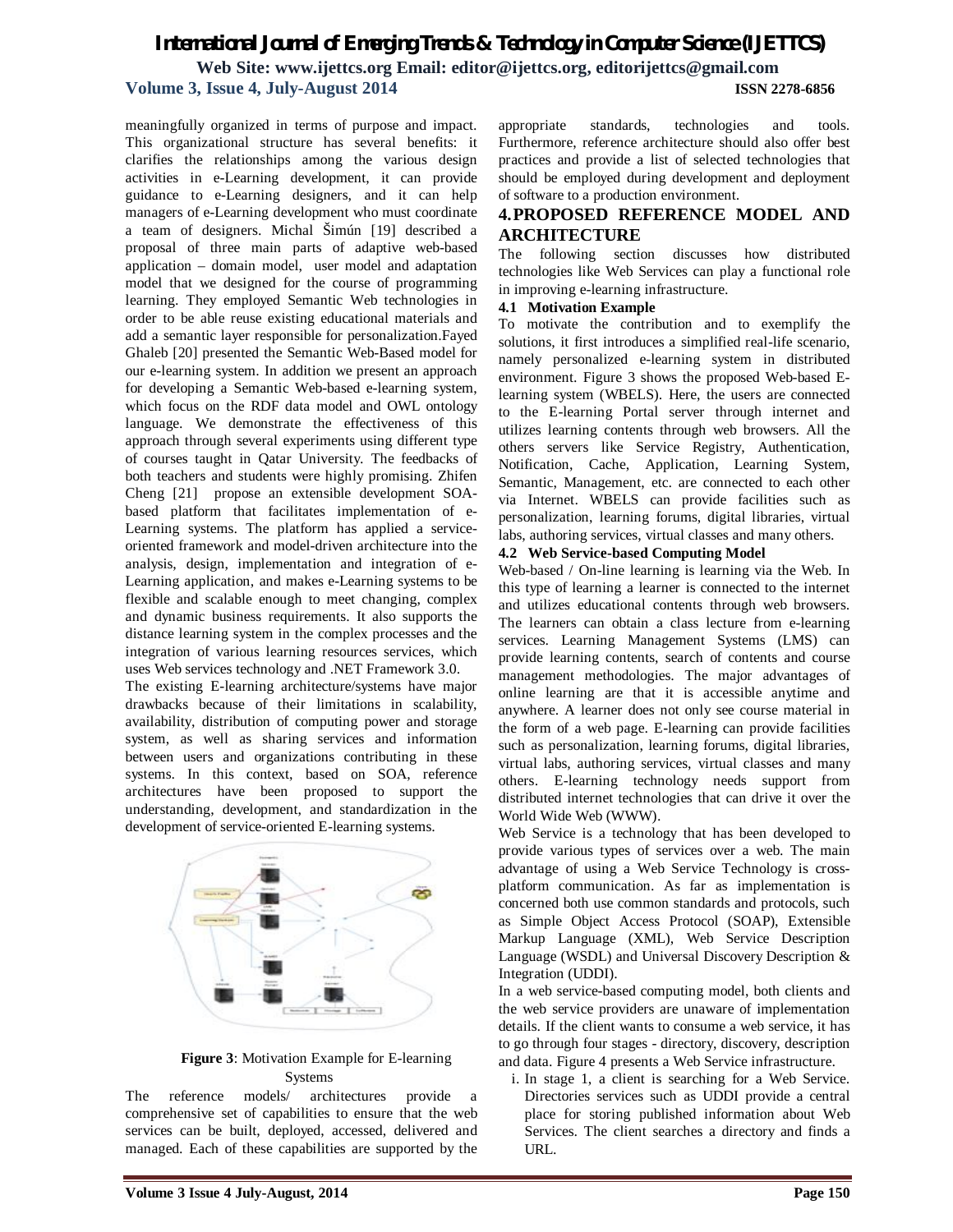**Web Site: www.ijettcs.org Email: editor@ijettcs.org, editorijettcs@gmail.com Volume 3, Issue 4, July-August 2014 ISSN 2278-6856**

- ii.In stage 2, a client sends a request for service description documents. The server returns the discovery document that enables the client to know about the presence of a web service and its location.
- iii. In stage 3, the client sends his request for a particular web service. The service description is sent by the server in XML format which specifies the format of the messages that the web service can understand.
- iv.In stage 4, the client requests the XML web service and is enabled to utilize it. The server sends the required response to a client.



**Figure 4**: Web Service-based Computing Model

To enable communication between disparate systems web services use open wire formats. Open wire formats are the protocols that can be understood by any system that is capable of supporting common web standards, such as HTTP and SOAP.

#### **4.3 Publish/subscribe Model**

Publish/subscribe systems implement the content-based subscribe/ publish/ notify interaction style and provide loose-coupling between the content publishers (teacher) and content consumers (learners). One of the features that distinguishes publish/subscribe from other interaction styles is its inherent multipoint communication style. A published notification is replicated and delivered to all interested parties in the push-based style.The publish/subscribe interaction model enables asynchronous communication between information publishers and subscribers. The publish/subscribe model involves two types of entities: publishers and subscribers. Publishers are content sources that publish notifications and subscribes are content destinations that subscribe to a number of notification types using the publish/subscribe service. The publish/subscribe service provides the management of subscriptions, and storage and dissemination of published notifications. It is an intermediary between the referentially uncoupled and anonymous publishers and subscribers. The interaction between publishers and subscribers is achieved through the mechanism implemented by the publish/subscribe service that matches subscribers' subscriptions with published notifications, and delivers the matching notifications to the interested subscribers. Currently, the publish/subscribe systems use three different schemes for subscriptions: subject-based, content-based, and type-based subscriptions.

• Subject-based subscription. Subject-based, or topic-based subscriptions classify each notification as belonging to a particular subject, i.e., topic. A subject is used to characterize and classify the published content and can be regarded as a logical connector between publishers and subscribers. Subjects can be arranged in a hierarchy.

• Content-based subscription. The content-based subscription offers a more sophisticated and flexible subscription scheme with increased expressiveness. It enables subscribers to define properties of notifications they are interested in. The content-based subscriptions enable subscribers to describe the properties of notifications along multiple dimensions ensuring flexible and subscriber-centric notification filtering.

• Type-based subscription. The type-based subscription scheme is a static classification scheme which resembles the subject-based approach. Subscribing to a type implies that a subscriber receives all notifications of the class implementing the type and also all notifications of its inheriting subclasses: In other words, a number of classes may conform to a single type.The distributed publish/subscribe service architecture solves the scalability problem and offers the means to design a fault tolerant system. However, the design of a distributed architecture is more complex than of a centralized solution, and it introduces significant communication load due to the exchange of control messages between system brokers. Hence, it is necessary to adjust the employed publish/subscribe system design to traffic requirements of the actual application setting.



It is identified Web Service-based Computing Model and Publish-Subscribe Model as the most essential for Personalized E-Learning Systems

#### **4.4 Proposed Reference Model/ Architecture**

The proposed reference architecture using Web Servicebased Computing Model and Publish-Subscribe Model appears in Figure 6. In proposed architecture learner/users connect to ELWPS server. The ELWPS respond to Web requests and execute application code, like the Web portal server and Application servers of the traditional threetiered architecture. Rather than connecting directly to a centralized database server, however, the Application servers forward database requests to the database server. The database requests are sent from the ELA server to the Database/ Storage server. This architecture is just one example architecture in which a proxy, cache and database can be used. The proposed shows an architecture in which the application code is executed locally by each end-user, perhaps within the Web browser on the end-user's computer. In this environment, the Database/Storage server might exist outside the organization of the CEL server, through internet. In proposed architectures, existing application code can be modified to use the Database/Storage server with only minimal effort.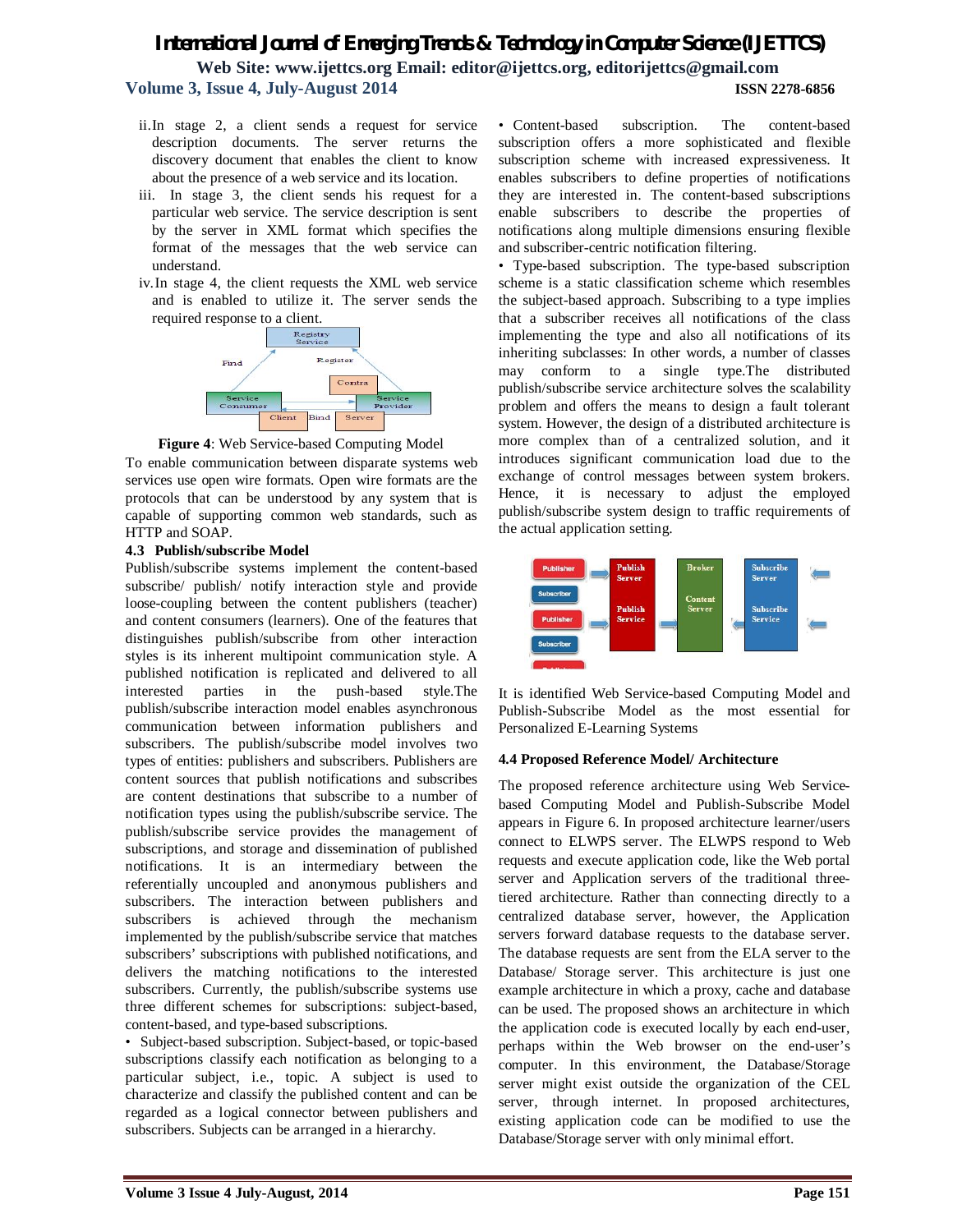**Web Site: www.ijettcs.org Email: editor@ijettcs.org, editorijettcs@gmail.com Volume 3, Issue 4, July-August 2014 ISSN 2278-6856**



**Figure 6:** Architecture Reference Model

This proposed architecture allows us to address the challenges listed in Section 1.3. Because the CDB server contains a master copy of the database and all updates are forwarded to it, the content provider maintains control over their data. Update notifications are immediately published and delivered using publish / subscribe system, so new requests reflect updates as they occur. Here use of a simple query result cache rather than a more complex representation requires minimal processing within Database/Storage, enabling strategies to reduce end-user latency and control data privacy with encryption in the cache. Finally, the database/storage can be implemented as a middleware service providing the same interface as a typical database.

To provide scalability the proposed architecture exploits several key properties typical of Web applications:

- (1)the database queries and learning objects updates are often simple and do not involve complex data relationships, and
- (2)the range of database requests executed by a given Web application is often limited by a small, fixed set of query and update templates in the application code.

This above properties enable us to exploit foreknowledge of the Web application and its data to improve scalability for the range of requests an application actually executes. The proposed architecture contains query result cache, the publish/ subscribe infrastructure that closely relate to its scalability, query notification, message notification, etc..

There is lot of challenges in this above example as the number of users/resources grows instead of having a manageable size of e-learning users/resources. Some of the challenges are given below:

- Provides a flexible e-learning system in distributed environment.
- Support interoperability between hardware/software.
- Delivers appropriate performance using scalable architecture
- Delivers incremental value rapidly that add levels of sophistication over time.
- Needs to be adaptable e-learning architecture.

The challenge for e-learning is creating scalable technologies that support an arbitrary number of learners/users with a personalized learning environment and accessing and managing vast amount of learning objects. A normal simple client-server architecture will not suffice. So, it requires a large-scale e-learning system to handle a potentially large number of concurrent, geographically distributed users/resources and support large database of e-learning materials.

Hence, it is proposed to use service-oriented approach and publish/subscribe model in personalized E-learning system. Service-oriented approach differs from the more general client/server model in its emphasis on loose coupling between software components. SOA is an architectural style that allows the construction of applications that reuse distributed functionality of heterogeneous application landscapes.

#### **Extended Reference Architecture**

The proposed architecture is an extended architecture of SORAPES [30] is shown in Figure 7. It is a scalable and layered architecture [8]. The key capabilities of the reference architecture are defined in the service provider components.

The requirements that should be supported by extended SORAPES are both *functional* and *non-functional*. They have an impact on one another. The non-functional requirements for the design and implementation of SORAPES are availability, performance and security requirements are very essential and they should be described well before starts with the investigation and design of e-learning architecture. The functional requirements are scalability, flexibility and interoperability.

The services required for extended SORAPES are Elearning, Security, Proxy, Cache, Storage, Notification, Query and Semantic. All the above identified services are registered in the services registry. The registry manager can either start/restart or stop the services.

The design uses layered web application architecture [31] and it shows that the architecture of SORAPES. The presentation layer handles the interaction between learners/users and the systems that comprise the business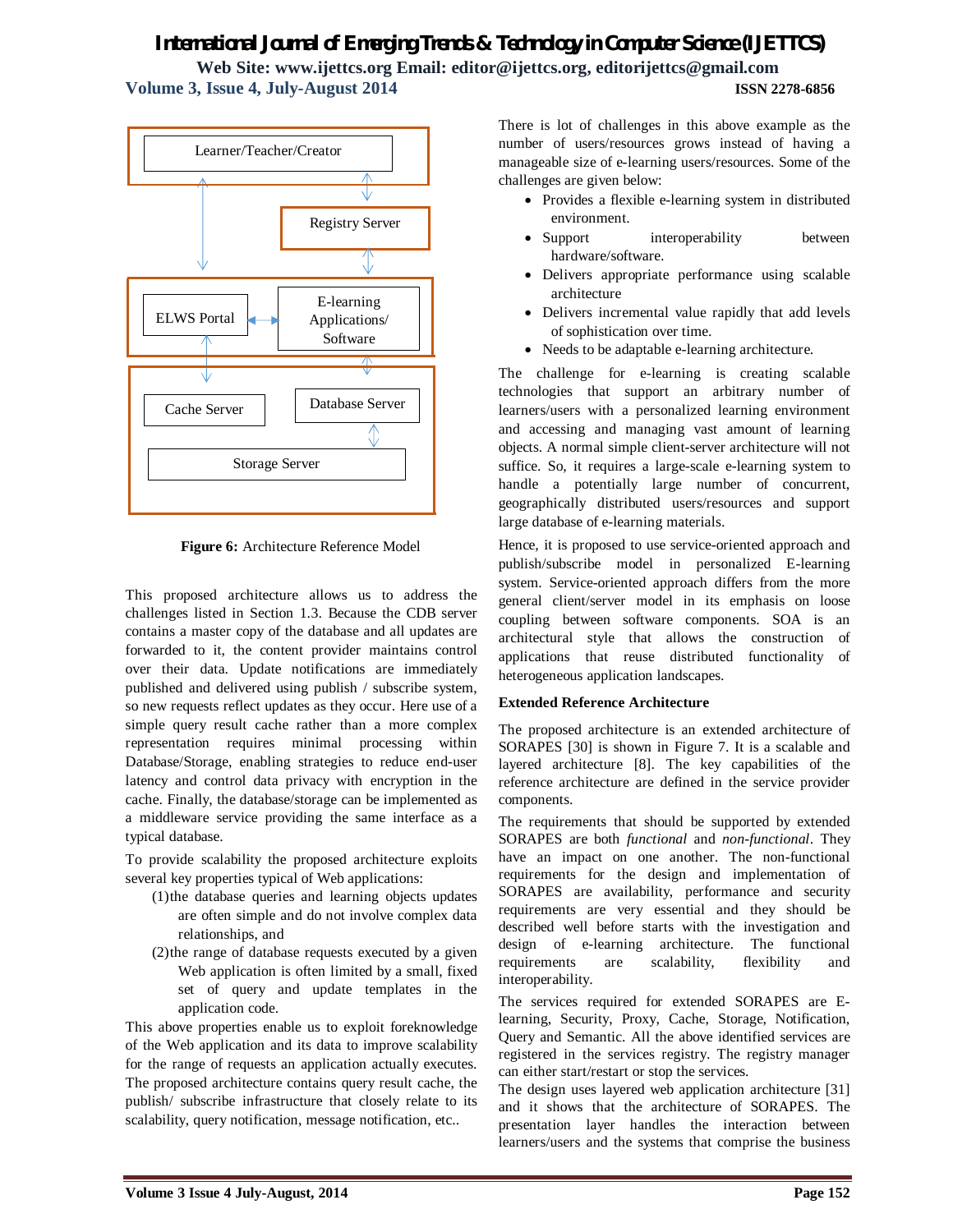### *International Journal of Emerging Trends & Technology in Computer Science (IJETTCS)* **Web Site: www.ijettcs.org Email: editor@ijettcs.org, editorijettcs@gmail.com Volume 3, Issue 4, July-August 2014 ISSN 2278-6856**

logic layer. It consists of an HTML based browser user interface and displays information to the user and interpreted commands from the user into actions upon the business logic layer components. This service layer consists of all the services defined within the SOA. The specification provides consumers with sufficient detail to invoke the business functions exposed by a provider of the service. The service specification includes a description of the abstract functionality offered by the service similar to the abstract stage of a Web Services Definition Language (WSDL) description [5]. This information is not necessarily written using WSDL. The Application layer serves as supporting components of the learning services and do not communicate directly with the presentation layer. It accepts requests from the presentation layer and need to be able to respond to those requests. The responsibility of database layer is storing persistent data. The communication should be where a component sends SQL requests to data sources and data sources sends responses back to components.



**Figure 7:** Modified E-learning Architecture Using SOA

#### **Evaluation of SORAPES**

SORAPES is a highly scalable architecture as and when number of users or learners grows. It is evaluated by some of quality of attributes such as scalability, availability, usability, flexibility, security, performance, etc. These quality attributes should fulfill, based on an experiencebased assessment <sup>[5]</sup>.

- $\bullet$  Interoperability It satisfy by providing file transfer, publish-subscribe and WSN.
- Reusability It achieves either internal or external.
- Redundancy It is added redundancy and multiple instances.
- Flexibility It is satisfied by implementing server architecture with the core functionality.
- Maintainability It is fulfilled by adding the requirements for availability, performance, scalability and redundancy.

Security implement in the architecture provides mechanisms for the authentication, authorization and accountability of learners/ end users. SORAPES could be vulnerable to attacks because no extra security measures are implemented for uploading content other than what out-of-the box available in each system.

#### **Technical Challenges**

Several technical challenges remain in producing reference architecture of E-learning system. They are presented below:

- In the presentation layer, the E-learning portal prototype adopted generic Web portal frameworks.
- The lack of commonly accepted e-learning ontology frameworks in discovery and semantic composition is a major obstacle for the implementation of the application layer.
- The primary barrier in the service layer is the very limited number of online interoperable E-learning services available. Many services are heterogeneous.

#### **5. CONCLUSION AND FUTURE WORKS**

As an emerging field, e-learning has attracted increasing attention from both industry and academic sectors. To facilitate development of successful e-learning systems on open Internet platforms, we need scalable technologies that support an arbitrary number of users while providing them with a good learning environment. The service-oriented approaches enable personalized e-learning system into an enterprise wide e-learning system. SORAPES supports elearning system development in a world of growing elearning technologies.

In this paper, reference architecture using Web services and SOA to e-learning system is investigated and designed. This reference architecture is designed and described for e-learning domains. It identified the essential the functional and non-functional requirements. The reference architecture described the requirement for interoperable, adaptable, semantic web, and personalization in which a user can easily search for learning content. Finally, this reference architecture was validated with specific quality attributes. The benefits and drawbacks of this approach need to be addressed from a number of different perspectives, including performance, availability, user experience, security and development and maintenance cost. The reference architecture is not complete but is work in progress.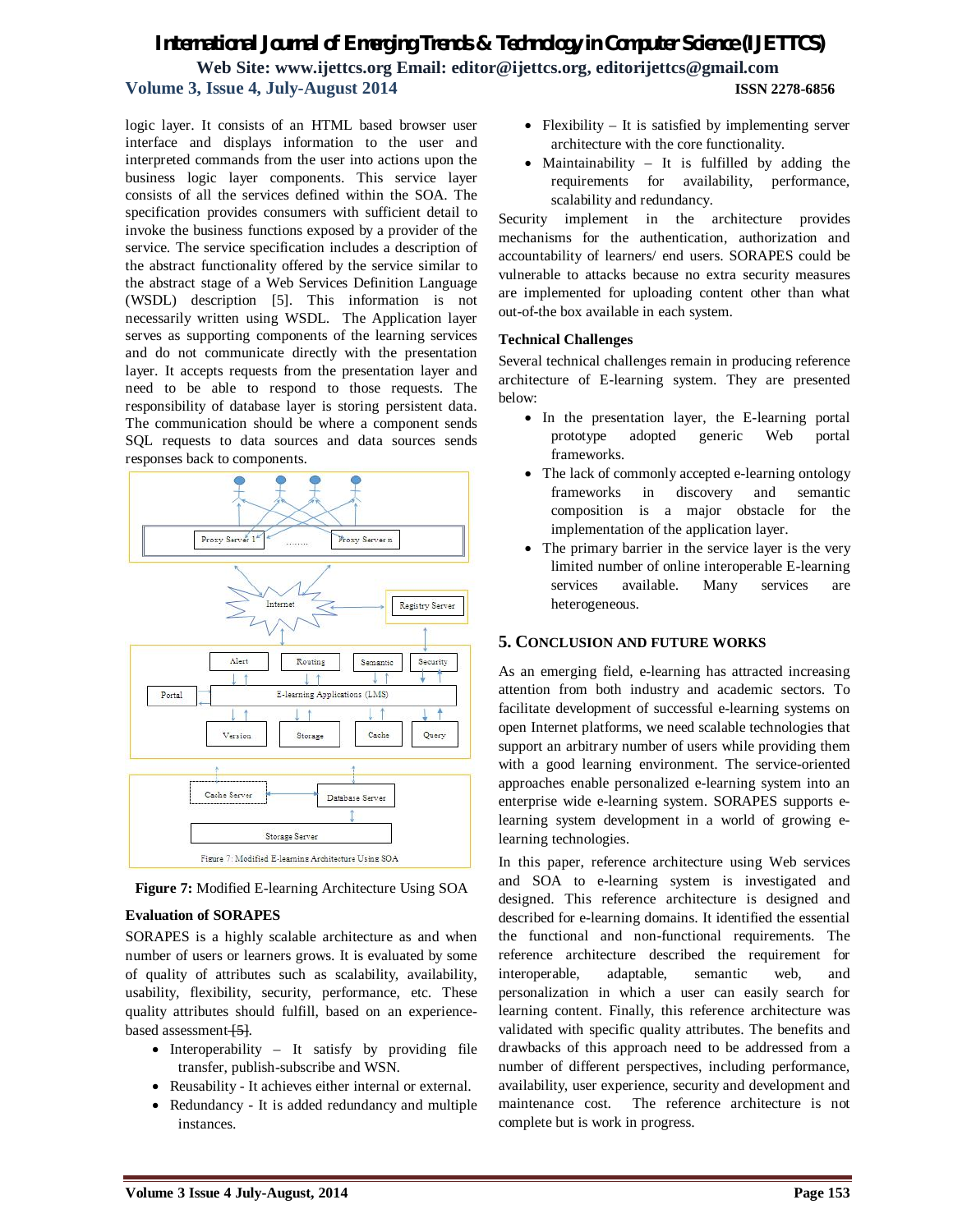**Web Site: www.ijettcs.org Email: editor@ijettcs.org, editorijettcs@gmail.com Volume 3, Issue 4, July-August 2014 ISSN 2278-6856**

However, a learner is difficult to find learning content in a context and a learner's search result only returns what they need. This indicates that a more flexible architecture and model for of learning content is needed and this is proposed for the future work. There are more issues in developing and deploying e-learning systems will emerge, especially in view of the field's diversity and interdisciplinary nature. Expectedly or unexpectedly, elearning might entail life-long research as much as it facilitates life-long learning's. Future work includes automating more learning activities that can be achieved via mobile devices and integrating them into current LMS.

#### **References**

- [1] Schahram Dusdar, Bernd J Krana, Introduction to Special Issue on Service-Oriented Computing, IEEE Transactions on the Web, 2(2), 10, April 2008.
- [2] E.Y. Nakagawa and L.B.R.D. Oliveira, "Using Systematic Review to Elicit Requirements of Reference Architectures", in Proc. WER, 2011.
- [3] OASIS, Reference Architecture for Service-Oriented Architecture Version 1.0 Public Review Draft 1 , April 2008.
- [4] Goce Armenski, Marjan Gusev, Architecture of Modern E-Learning Systems, 6th International Conference for Informatics and Information Technology (CIIT 2008), 2008.
- [5] Athanasios D. Styliadis, Ioannis D. Karamitsos, Personalized e-Learning Implementation -The GIS Case Intl. Journal of Computers, Communications & Control Vol.1,59-67,2006.
- [6] Job Habraken, Reference Architecture for e-Learning Solutions, Master Thesis, Faculty Computer Science, Open University January, 2008.
- [7] http://www.elframework.org/.
- [8] K Palanivel and S Kuppuswami. Service-Oriented Reference Architecture for Personalized E-learning Systems (SORAPES). *International Journal of Computer Applications* 24(5):35–44, June 2011.
- [9] Web Services, http://www.w3.org/2002/ws/
- [10] IMS Global Learning Consortium: Abstract Framework.http://www.imsglobal.org/af/index.html
- [11] Michael Stal, *Web Services: Beyond Component-Based Computing, ACM* Communications,2002.
- [12] http://www.okiproject.org
- [13] LeAP Project Case Study: Implementing Web Services in an Education Environment. http://www.education.tas.gov.au/admin/ict/projects/i msdoecasestudy/LeAPProjectCaseSummary.pdf
- [14] OASIS. Universal Description, Discovery and Integration specification (UDDI) 3.0.2 (2004). Available: http://uddi.org/pubs/uddi\_v3.htm.
- [15] Michael Derntl, Renate Motschnig-Pitrik, BLESS A Layered Blended Learning Systems Structure, Proceedings of I-KNOW '04, Graz, Austria, 2004.
- [16] Minu M. Das, Manju Bhaskar, T. Chithralekha, Three Layered Adaptation Model for Context Aware E-Learning, Information and Communication Technologies, Communications in Computer and Information Science, Springer,Volume 101, pp 243-248, 2010
- [17] Abhishek Singh, R.K.Somani, Cost Effective Model For E-Learning, International Journal of Engineering and Innovative Technology (IJEIT) Volume 2, Issue 6, December 2012.
- [18] Katsuaki Suzuki, John M. Keller, Proposing a Layer Model for e-Learning Design, Conference ICBL2007.
- [19] Michal Šimún, Anton Andrejko, Mária Bieliková, Ontology-Based Models for Personalized E-Learning Environment, 5th Int. Conference on Emerging e-learning Technologies and Applications, The High Tatras, Slovakia, September 2007.
- [20] Fayed Ghaleb, Sameh Daoud, Ahmad Hasna, Jihad M. ALJaam, Samir A. El-Seoud, Hosam El-Sofany, E-Learning Model Based On Semantic Web Technology , International Journal of Computing & Information Sciences Vol. 4, No. 2, August 2006.
- [21] Zhifen Cheng, Tinglei Huang, Jia Nong, An Extensible Development Platform for SOA-Based E-learning System, In proceeding of: International Conference on Computer Science and Software Engineering, CSSE 2008.
- [22] Line Kolås and Arvid Staupe, A Personalized Elearning Interface, Dept. of Computer and Information Science, Norwegian University of Science and Tech., Trondheim, Norway, 2005
- [23] Li, Qing Lau, Rynson W.H. Wah, Benjamin W. Ashman, Helen Leung, et.al., Emerging Internet Technologies for E-Learning, Internet Computing, IEEE, 11 – 17, 2009.
- [24] Ruben Miguez, Juan M. Santos, and Luis Anido, A Holistic Framework to Support ICT-based Early Childhood Education Processes 39th ASEE/IEEE Frontiers in Education Conference, October, 2009.
- [25] Ngamnij Arch-int, Chidchanok Lursinsup, Peraphon Sophatsathit, A Reference Architecture for interoperating existing e-Learning Systems using Metadata and Web Services Model, CIMCA-IAWTIC'06, Vol. 02, 891 – 896, 2005.
- [26] K.K. Thyagharajan, Ratnamanjari Nayak, Adaptive Content Creation for Personalized e-Learning using Web Services, Journal of Applied Sciences Research, Vol.3(9):828-836, 2007.
- [27] Dan Chiribuca, Daniel Hunyadi, Emil M. Popa, The Educational Semantic Web, International Conference on Applied informatics and Communications, (AIC'08), Greece, August 2008.
- [28] Andreas Schmidt, Impact of Context-Awareness on the Architecture of Learning Support Systems,